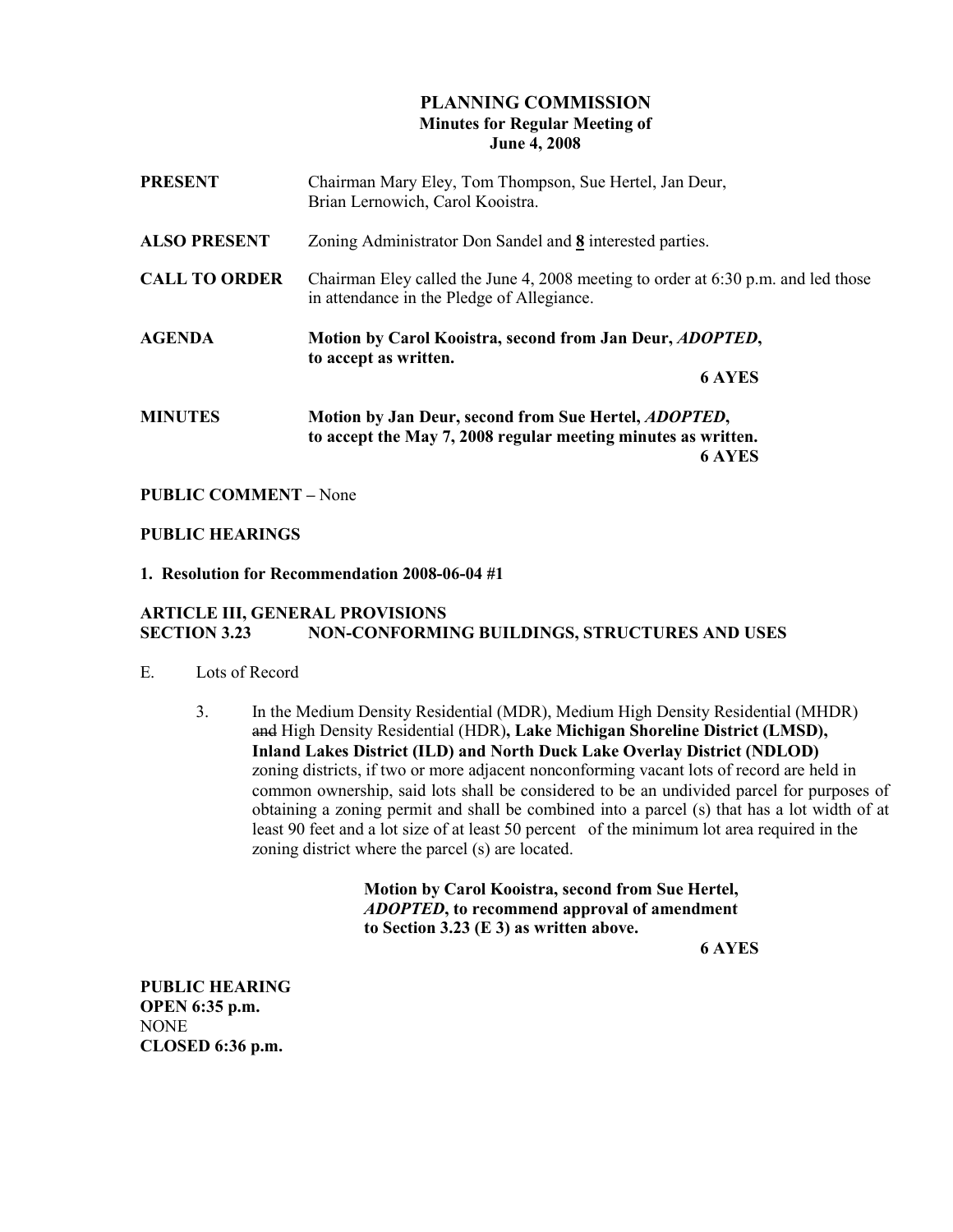# **DISCUSSION**

Chairman Eley states this is really just housekeeping. When we adopted the Lake Michigan Shoreline, Inland Lakes and North Duck Lake Overlay Districts this should have been amended. These three (3) districts were part of either Medium Density Residential (MDR) or Medium High Density Residential (MHDR) districts before the new districts were created.

### ARTICLE VI – MEDIUM DENSITY RESIDENTIAL (MDR) DISTRICT SECTION 6.04 SITE DEVELOPMENT STANDARDS

No main building or principle structure, nor the enlargement of any main building or principle structure, shall be hereafter erected unless the following requirements are met and maintained in connection with such building, structure, or enlargement.

| Minimum Lot Area  |                                        | One                             |
|-------------------|----------------------------------------|---------------------------------|
|                   | Residential Uses                       | Two acres (43,560 square feet). |
|                   | Nonresidential Uses                    | Two $(2)$ acres.                |
| Minimum Lot Width | One hundred five fifty $(10550)$ feet. |                                 |

 Motion by Carol Kooistra, second from Jan Deur, ADOPTED, to recommend approval of amendment to Section 6.04 as written above with an effective date of January 1, 2009.

6 AYES

PUBLIC HEARING OPEN 6:40 p.m. NONE CLOSED 6:43 p.m.

### **DISCUSSION**

A survey was sent and the response was 3-1 recommending the change. Consensus of the Commissioners was to set an effective date of January 1, 2009 to give parcel owners plenty of time to subdivide if they wish. A press release or article is recommended to give notice of the action taken and the effective date.

## ARTICLE XX – ADMINISTRATION AND ENFORCEMENT SECTION 20.02 ZONE DISTRICTS

The Township of Fruitland is hereby divided into the following zoning districts:

- A. RR Rural Residential District
- B. LDR Low Density Residential District
- C. MDR Medium Density Residential District
- D. MHDR Medium High Density Residential District
- E. HDR High Density Residential District
- F. SH Shoreline Overlay District ILD INLAND LAKES DISTRICT
- G. MHP Manufactured Home Park<br>H. WM Waterfront Marine District
- H. WM Waterfront Marine District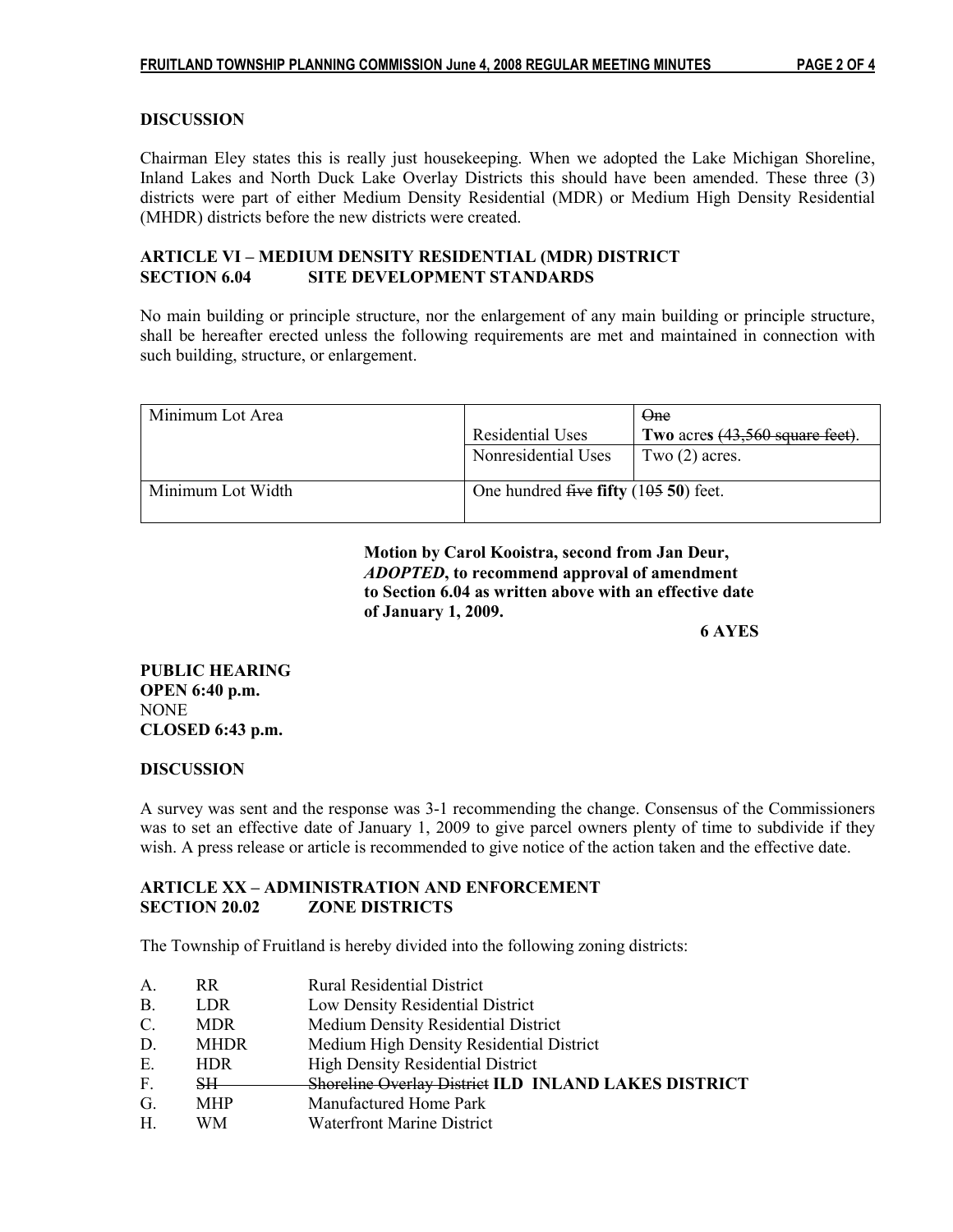|    |       | FRUITLAND TOWNSHIP PLANNING COMMISSION June 4, 2008 REGULAR MEETING MINUTES                                                    | PAGE 3 OF 4 |
|----|-------|--------------------------------------------------------------------------------------------------------------------------------|-------------|
| I. | NC.   | Neighborhood Commercial District                                                                                               |             |
|    | Н     | <b>Light Industrial District NDLOD NORTH DUCK LAKE OVERLAY</b>                                                                 |             |
|    |       | <b>DISTRICT</b>                                                                                                                |             |
| Κ. | AG    | <b>Agricultural Overlay District</b>                                                                                           |             |
| L. | LMSOD | Lake Michigan Shoreline Overlay District                                                                                       |             |
|    |       | Motion by Jan Deur, second from Brian Lernowich,<br><i>ADOPTED</i> to recommend approval to Section 20.02<br>as written above. |             |

6 AYES

### PUBLIC HEARING OPEN 6:50 p.m. NONE CLOSED 6:51 p.m.

### **DISCUSSION**

Chairman Eley states this is really just housekeeping. We are striking zoning districts we no longer have and inserting new ones that have been created.

#### OLD BUSINESS

1. Pre-preliminary Site Plan Review – Revised Marcus Dunes Condominium (Private Street/Shared Drive)

Adjourn until a subsequent meeting, since the property owner and his attorney were not present.

2. Campground Requirements

Chairman Eley advises that the State requirements were sent to Bruce Coker and we have not heard anything back from him since then.

3. Private Streets Serving One Lot

Amending to add setback of at least ten (10) feet from any adjacent lot to the edge of the private street's surface and striking Extension of Existing Private Streets.

 Motion by Jan Deur, second from Brian Lernowich, ADOPTED, to set public hearing for the July meeting. 6 AYES

## 4. Wind Towers

Commissioner Deur contacted Great Lakes Renewable Energy and spoke with the Executive Director who told him what Chairman Eley sent was never received, he then spoke with Jeremy Wittrock who said if the information is sent to him he will review it and respond back. Commissioner Deur will give update when he receives the response.